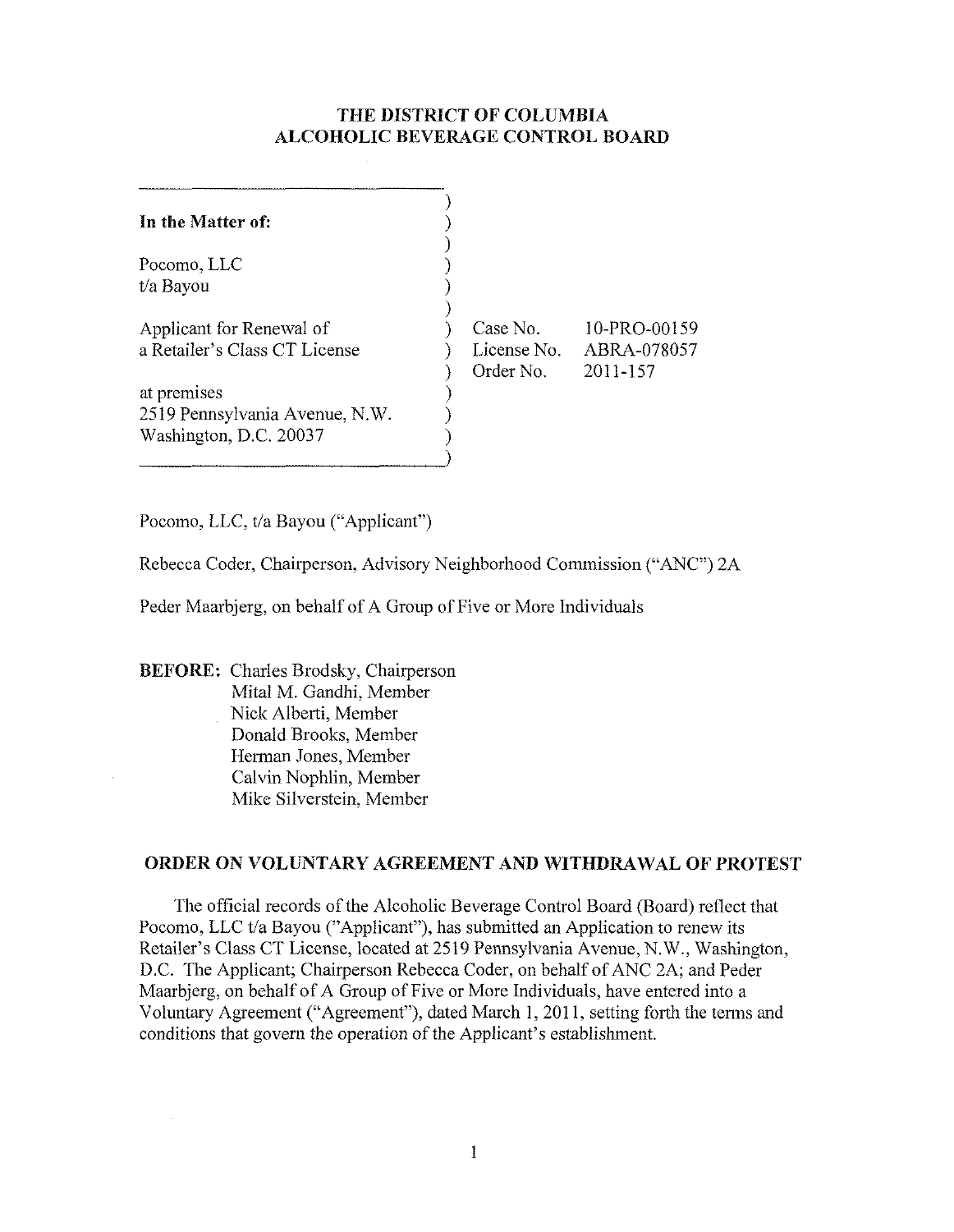Pocomo, LLC t/a Bayou Case No. lO-PRO-00159 License No. ABRA-078057 Page 2

The Agreement has been reduced to writing and has been properly executed and filed with the Board. The Applicant; Chairperson Rebecca Coder, on behalf of ANC 2A; and Peder Maarbjerg, on behalf of A Group of Five or More Individuals, are signatories to the Agreement.

This Agreement constitutes a withdrawal of the Protests filed by ANC 2A and the Group of Five or More Individuals of this Application.

Accordingly, it is this  $16^{th}$  day of March 2011, **ORDERED** that:

- 1. The Application filed by Pocomo, LLC, t/a Bayou ("Applicant"), for renewal of its Retailer's Class CT License, located at 2519 Pennsylvania Avenue, N.W., Washington, D.C., is GRANTED;
- 2. The Protests of ANC 2A and the Group of Five or More Individuals in this matter are hereby WITHDRAWN;
- 3. The above-referenced Voluntary Agreement submitted by the Parties to govern the operations of the Applicant's establishment is **APPROVED** and INCORPORATED as part of this Order; and
- 4. Copies of this Order shall be sent to the Applicant; ANC 2A; and Peder Maarbjerg, on behalf of A Group of Five or More Individuals.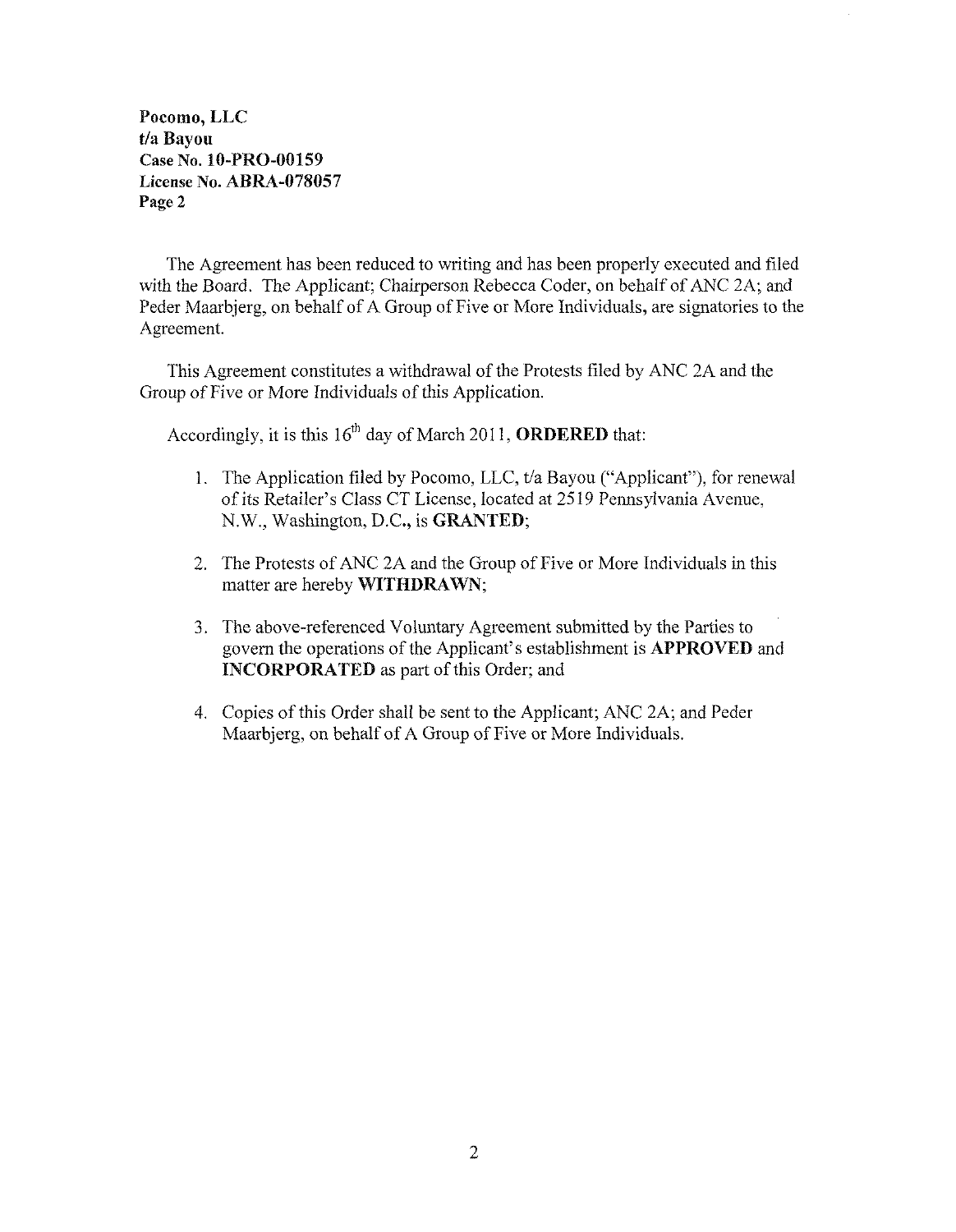**Pocomo,LLC t/a Bayou Case No. lO-PRO-00159 License No. ABRA-0780S7**  Page 3

District of Columbia Alcoholic Beverage Control Board

Charles Brodsky, Chairperson Mital M, Gandhi, Member Nick Alberti, Member nald Brooks, Member Herman Jones, Member Member ophlin, ang Kabupatèn Jaw  $\ell$  and  $\ell$ 

Mike Silverstein, Member

Pursuant to 23 DCMR § 1719.l (April 2004), any party adversely affected may file a Motion for Reconsideration of this decision within ten (10) days of service of this Order with the Alcoholic Beverage Regulation Administration, 2000 14th Street, N.W., Suite 400S. Washington, DC 20009.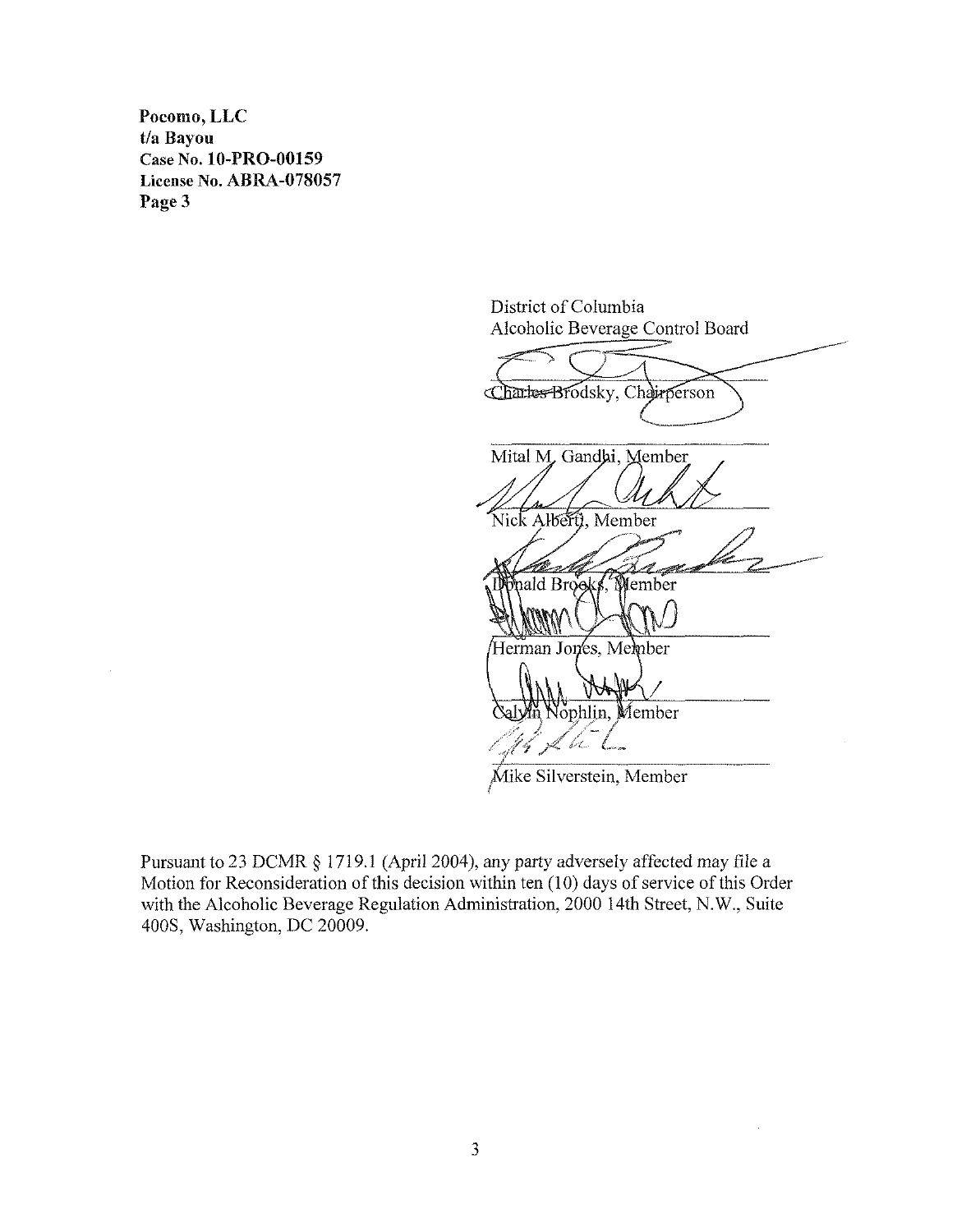#### **Bayou Cooperative Agreement**

This Cooperative Agreement ("Agreement"), is made and entered into on this 1st day of March, 2011, by and between Pocomo LLC dba Bayou ("Applicant"), the Party of Five and Advisory Neighborhood Commission 2A ("ANC 2A"), hereinafter the Parties,

WHEREAS, Applicant has applied for a renewal of License ABRA-078057, Retail Class CT, for a venue located at 2519 Pennsylvania Avenue, NW, Washington, DC ("Establishment");

WHEREAS, the Premises are within the boundaries of ANC 2A;

WHEREAS, the Parties desire to enter into this Agreement pursuant to DC Official Code § 25-446 for the operation and maintenance of the Establishment in such a manner as to promote the peace, order and quiet of the neighborhood, protect property values, and mitigate effects on transportation and pedestrian safety;

WHEREAS, the Parties request that the Applicant's license renewal be granted, conditioned upon the Alcohol Beverage Control (ABC) Board's approval and acceptance of this written Agreement and its incorporation into the Board's Order issuing and governing the license;

NOW, THEREFORE, in consideration of the recitals set forth above and the mutual covenants and conditions set forth below, the Parties agree as follows:

#### 1. **Recitals Incorporated.**

a. The recitals set forth above are incorporated hcrein by reference.

#### 2. **Nature of the Business.**

a. The Applicant will manage and operate a restaurant, bar and live music venue.

#### 3. **Floors Utilized and Occupancy.**

- a. The liquor license shall apply to the 2,000 sf of first (ground) and second (mezzanine) levels of the property and the adjoining public sidewalk cafe space.
- b. Outdoor sidewalk café occupancy, described by the applicant as less than 30 seats, shall be determined by the appropriate District of Columbia rules and regulations governing the use of outdoor space.

### 4. **Hours of Live Entertainment.**

- a. Hours of Live Entertainment
	- i. Sunday through Wednesday,  $11:00$  am to  $12:00$  am
	- ii. Thursday, 11:00 am to 1:00 am
	- iii. Friday and Saturday,  $11:00$  am to  $1:30$  am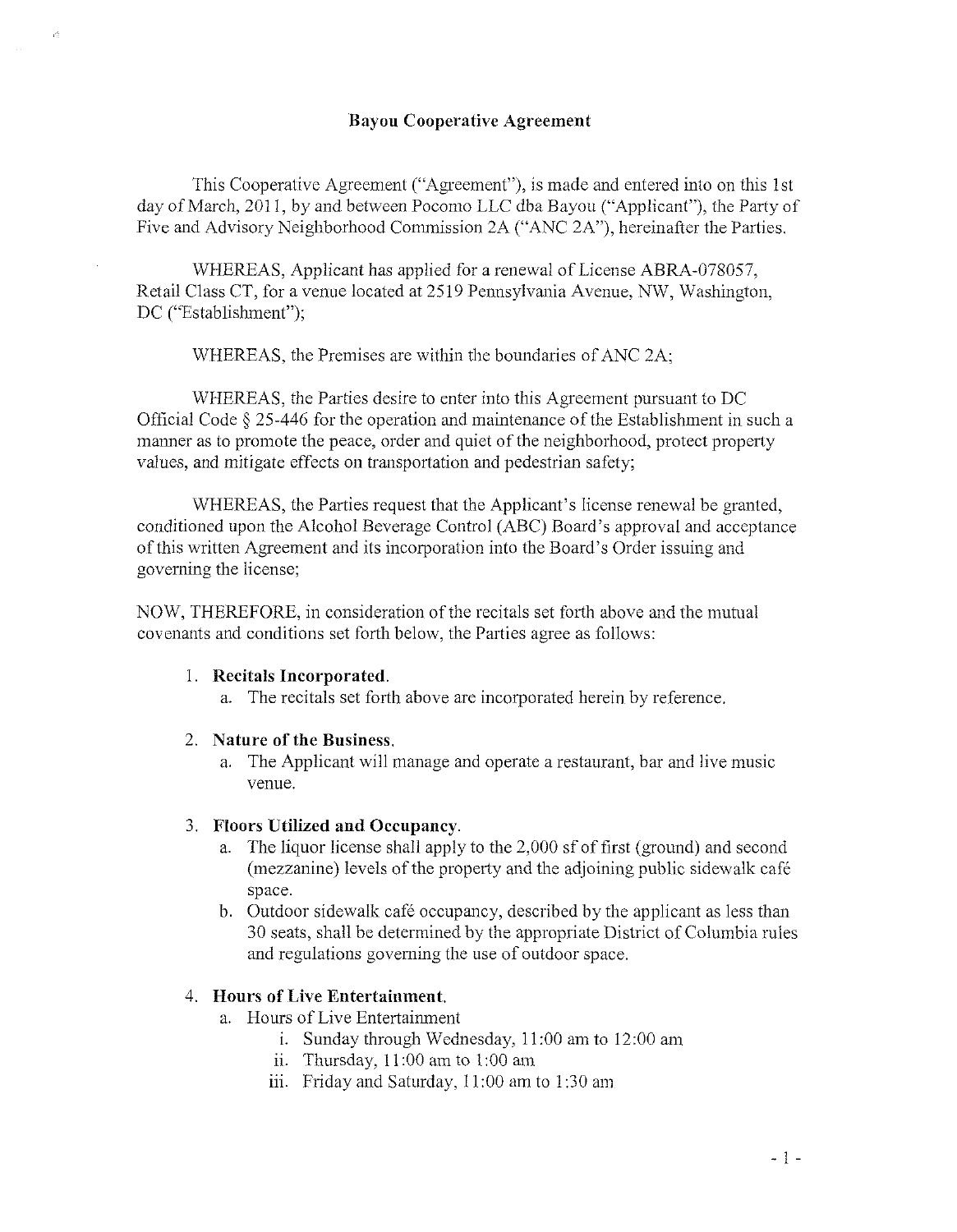- iv. Notwithstanding the foregoing, on the seven  $(7)$  nights prior to Fat Tuesday, Applicant may have live entertainment during all legal hours.
- b. The Parties agree that Applicant retains the right to apply for extended hours of entertainment for exceptional events (such as the Presidential Inauguration, the World Cup, etc.) as defined by the Alcoholic Beverage Regulation Administration and other relevant District of Columbia agencies.
- c. The Parties agree that Applicant has the right to increase Hours of Live Entertainment for up to seven exceptional events.

# 5. **Entrance and Sidewalk Cafe.**

- a. Sidewalk Cafe Hours
	- i. Sunday through Thursday, II :00 am to 2: 15 am
	- ii. Friday and Saturday, 11 :00 am to 3: 15 am
- b. The Applicant will take reasonable efforts to ensure that ingress, egress and patron cafe seating does not negatively impact the surrounding environs.
	- i. To that effect, the Applicant's staff will regularly monitor the outdoor area.
	- ii. The Establishment shall lock and/or store any patio tables, chairs or benches in such a manner as to deter loitering.

# 6. **Noise, Security and Privacy.**

- a. The Applicant will strictly comply with DC Official Code § 25-725 and take all reasonable actions to ensure that noise and vibration is not audible outside of the Establishment. To that effect, the Applicant will employ the following management policies (not enforceable by ABRA unless allowed under the law):
	- i. Ensure no furniture is removed from the establishment and stored in the alley or sidewalk cafe in order to increase capacity
	- ii. Train staff to keep all windows and doors closed when any amplification of sound is occurring
	- iii. Advise bands to keep sound levels reasonable to ensure inaudibility outside of the establishment
	- iv. Advise bands that loading / unloading after  $10:00$  pm must occur via the front entrance
	- v. Post a sign reminding patrons to keep noise to a minimum when entering/leaving the Establishment or sitting in the outside patio area

# 7. **Deliveries, Cleanliness and Refuse Removal.**

- a. Take reasonable measures to ensure that the immediate environs of the Establishment are kept in a clean and litter-free condition
- b. Take appropriate measures to comply with DC Official Code § 2717, while limiting the disposal of such refuse items (specifically bottles) after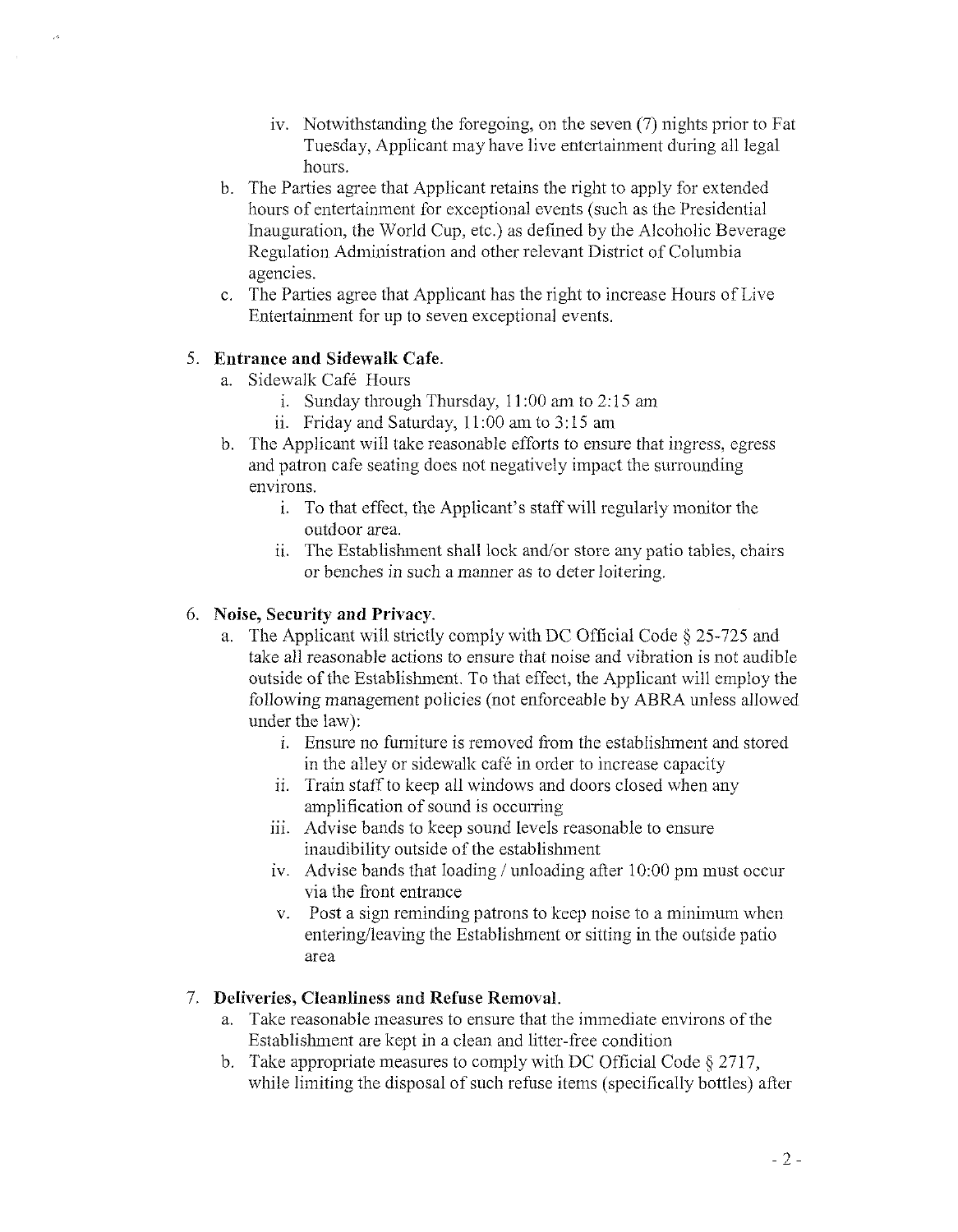9:00 pm, to reduce the impact of the peace and quiet of the surrounding residences

c. Ensure that any truck or trash deliveries or pick-ups happen after 7:00 am and before 9:00 pm

# 8. Sign age.

- a. Signage shall comply with exterior signage and lighting rights of the property pursuant to DC regulations
- b. No flashing or flashing neon signs

# 9. **Amendments to the Application.**

a. The Applicant shall use good faith efforts to notify the Parties of any amendments to the application related to the nature of the business, occupancy, or hours.

# **10. Termination.**

- a. This agreement shall be in place for one year once approved by the ABC Board.
- b. If during that period, the Applicant receives no more than three ABRA violations, then the Parties agree that the cooperative agreement will be automatically terminated.

# 11. **Binding Effect.**

- a. This Agreement shall be binding upon and enforceable against the successors and assigns of the Applicant.
- b. The parties further agree that in the event of a sale of the Establishment, the Applicant will notify the parties prior to the effective date of the sale and will notify the new owner of the terms of this Agreement.

# 12. **Notice and Opportnnity to Cure.**

- a. In the event either party is in breach of this Agreement, it shall be entitled to reasonable notice and opportunity to cure, as a condition precedent to seeking enforcement of the Agreement.
- b. Unless the breach is of an emergency nature, a repetition of a prior breach or is otherwise enforceable under the terms of law or regulation, reasonable notice and opportunity shall provide for a cure within 30 days of the date of such notice.
- c. If Applicant or the licensee fails to cure within the 30-day period (or, with respect to a breach which reasonably requires more than 30 days to cure, fails to commence cure of such breach by diligently pursuing such cure) such failure shall constitute a cause for seeking a Show Cause Order from the ABC Board.
- d. Any notices required to be made under this Agreement shall be in writing and mailed or hand-delivered to the other Parties to this Agreement at the addresses of record with ABRA.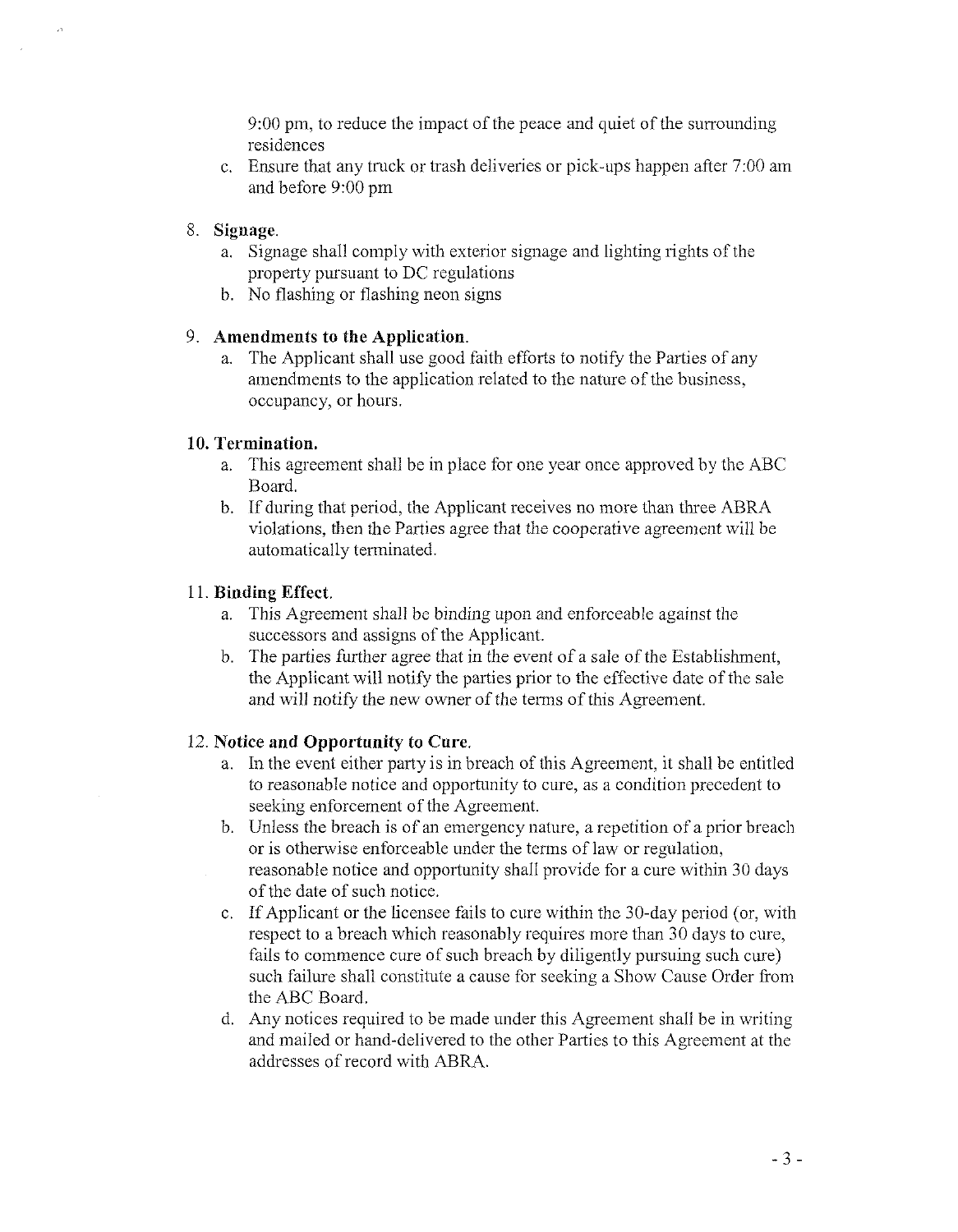e. Failure to give notice shall not constitute waiver or acquiescence to the violation, but notice shall be a prerequisite to the filing of a complaint with the ABC Board or any other enforcement action.

### 13. **Entire Agreement.**

a. The terms of this Agreement shall be deemed the entire agreement between the Parties.

### 14. **Connterparts.**

a. This Agreement may be executed simultaneously in two or more counterparts, each of which shall be deemed as original, but all of which shall constitute one and the same instrument.

# 15. **Severability.**

a. In the event that any part of this agreement is found to be invalid, unenforceable or not binding, the remaining portions shall remain in full force and be fully binding on the parties.

IN WITNESS WHEREOF, the Parties have affixed hereto their hands and seals.

Pocomo LLC dba Bayou

Signature

By: Jason York or Bo Blair, Member

 $C^{2A}$   $\bigcap$   $\bigcap$  $\sqrt{d}$  $S$ ignature

By: Rebecca Coder, Chair

Party of Five 01/2011 ∲⁄ate Signature

By: Peder Maarbjerg, Øes/gnated Representative